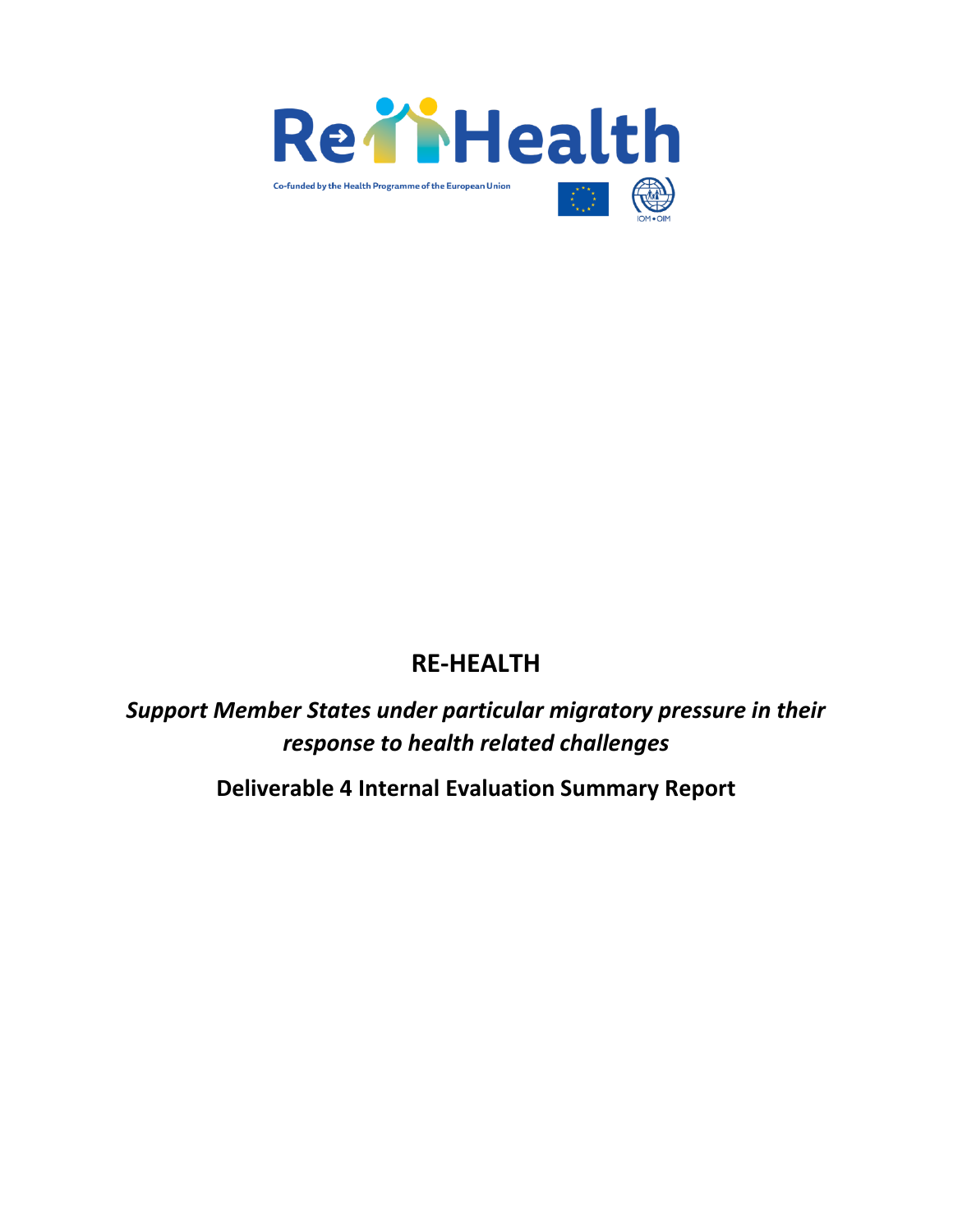# **Contents:**

- **A. Introduction: Background Information**
- **B. Methods of the Evaluation**
- **C. Deliverables of RE-HEALTH**
- **D. Conclusions**
- **E. Annexes**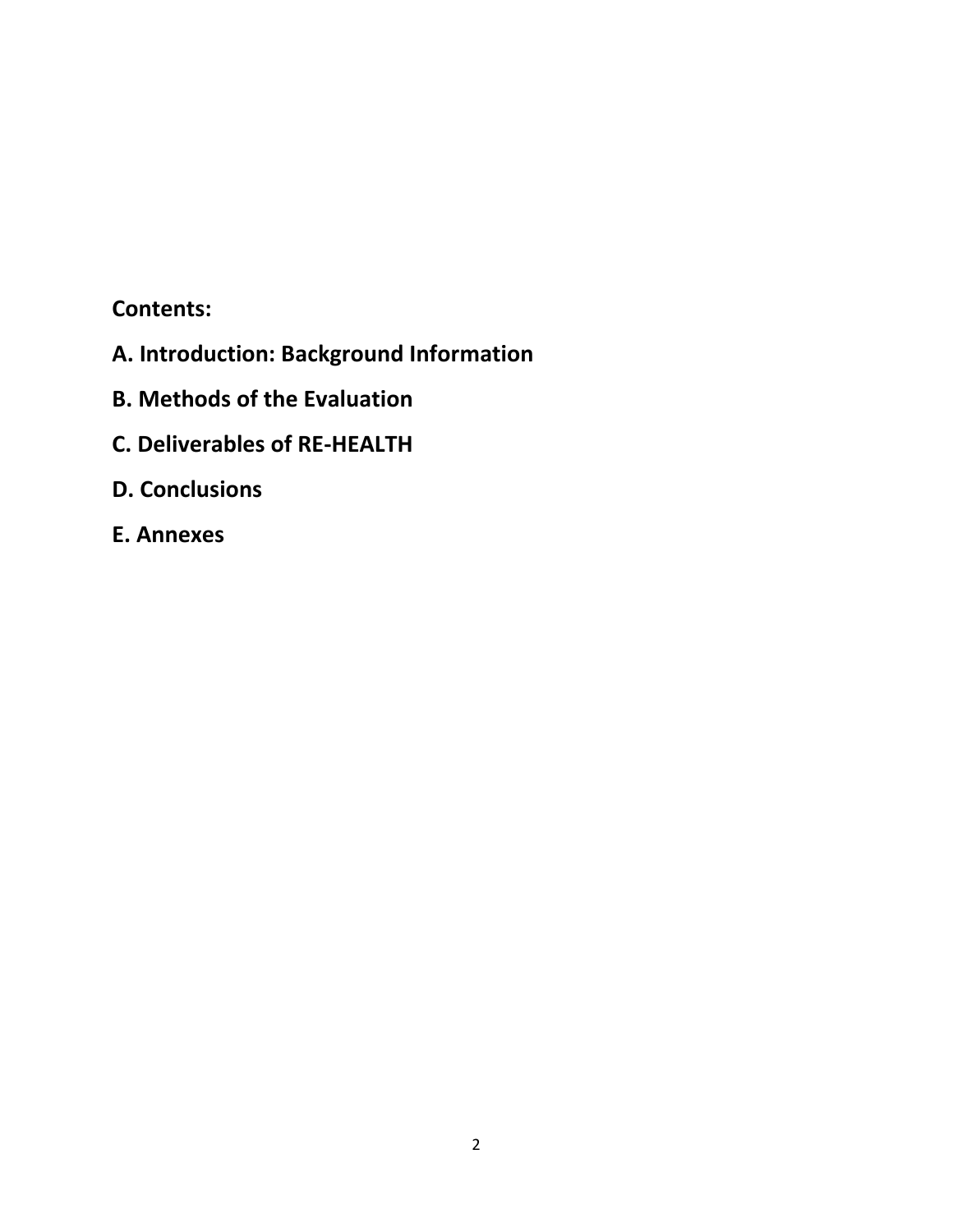# **A. Introduction: Background Information**

The RE-HEALTH project was launched in February 2016 by the Migration Health Division of the IOM Regional Office in Brussels and was concluded in May 2017. Co-funded by DG SANTE, through the Consumers, Health, Agriculture and Food Executive Agency (Chafea) under the amended European Union (EU) Third Health Programme (2014-2020).

The project aimed at:

(1) Expanding the use of the established Personal Health Record (PHR) and the accompanying Handbook for Health Professionals (HPs) to evaluate the health status and needs of refugees and migrants arriving in Europe;

(2) Guaranteeing that data initially collected through the PHR is stored in a database so that it is available to transit and destination countries.

(3) Establishing links between key reception areas for refugees and migrants and national health systems; and

(4) Ensuring that health assessments and preventive measures are implemented, taking into account the needs of children and other vulnerable groups;

The project contributes to EU objective of improving the capacity of its Member States under migratory pressure to address health-related issues faced by migrants arriving in Europe.

IOM is the UN Migration Agency, since 2016, an intergovernmental organization with 165 member states [\(www.iom.int\)](file:///C:/Users/EVAL/Desktop/www.iom.int), and works to help ensure the orderly and humane management of migration, to promote international cooperation on migration issues, to assist in the search for practical solutions to migration issues, and to provide humanitarian assistance to migrants in need, including refugees and internally displaced persons. Within IOM, the Migration Health Division (MHD crf. [www.iom.int/migration-health\)](file:///C:/Users/EVAL/Desktop/www.iom.int/migration-health) has regional offices, following the IOM's own structures. The RO Brussels MHD European section works closely with European institutions and along with the RO Vienna, MHD co-ordinates with the regional office of WHO (the World Health Organization).

The total budget of the action was 1.127.925,65 euro, with an IOM MHD Co-Funding of 225.585,13 euro and a European Commission- Directorate General for Health and Food Safety (EC-DG SANTE) Co-Funding of 902.340,52 euro.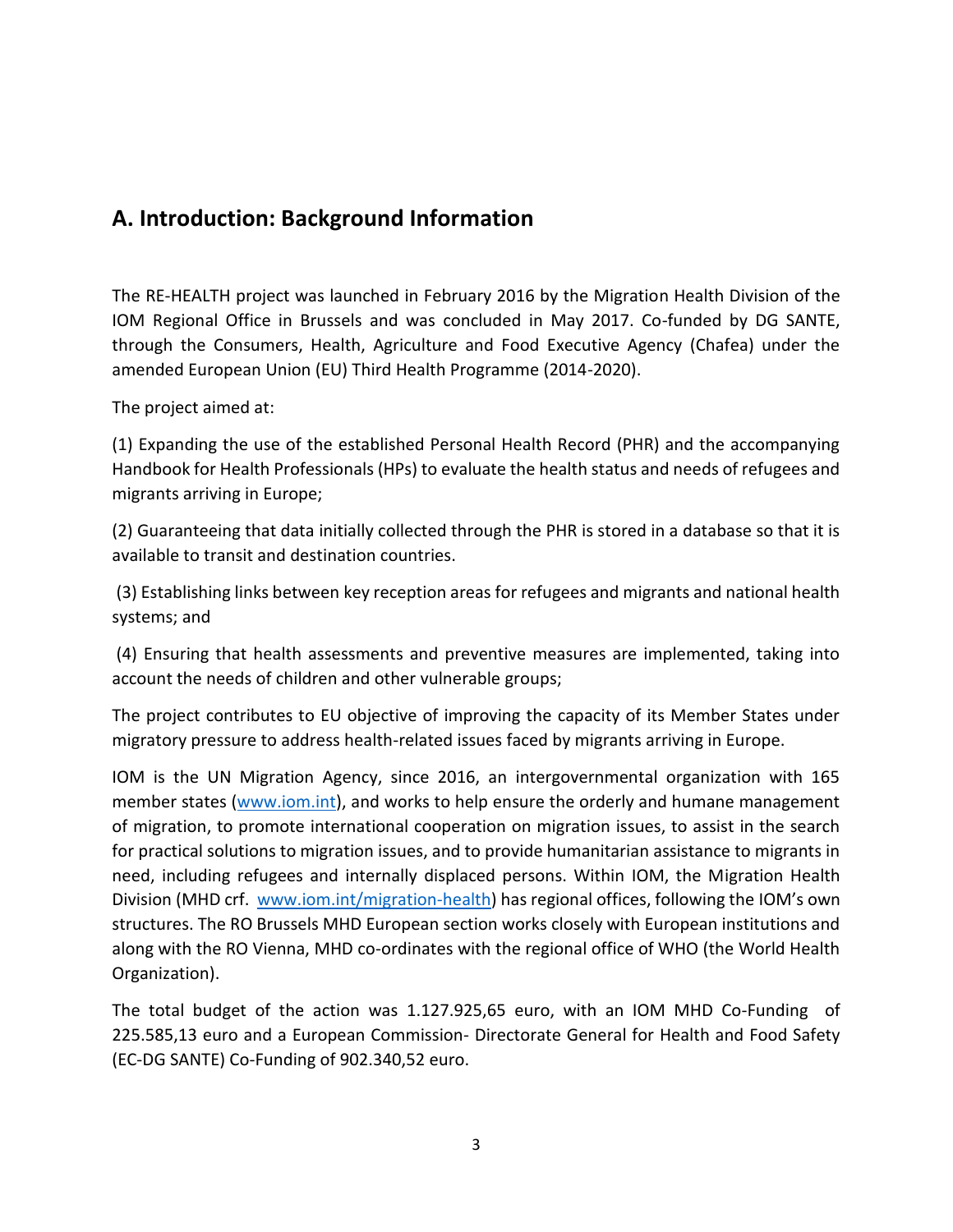This report represents an internal evaluation summary report, as provided for in the amended action agreement with the EC/DG SANTE. Taking into account main operational deliverables and related milestones and in line with a SWOT analysis, it has the following objective to consider for each element the following components:

- Strengths
- Weaknesses
- Opportunities
- Threats

Guiding principles and issues which the evaluation was required to consider included:

Relevance **Efficiency Effectiveness** Sustainability **Outcomes** Unanticipated effects European and Societal Added Value

# **B. Methods of the Evaluation**

The evaluation has been drafted considering as base the Amended Direct Grant Agreement (DGA) Re-Health, between IOM and DG SANTE/Chafea and its further operational milestones and related deliverables. These components will be assessed using quantitative and qualitative evidence produced during the action by IOM and other stakeholders (private and public contractors, training participants etc.), this to avoid as possible bias related to the internal nature of the report.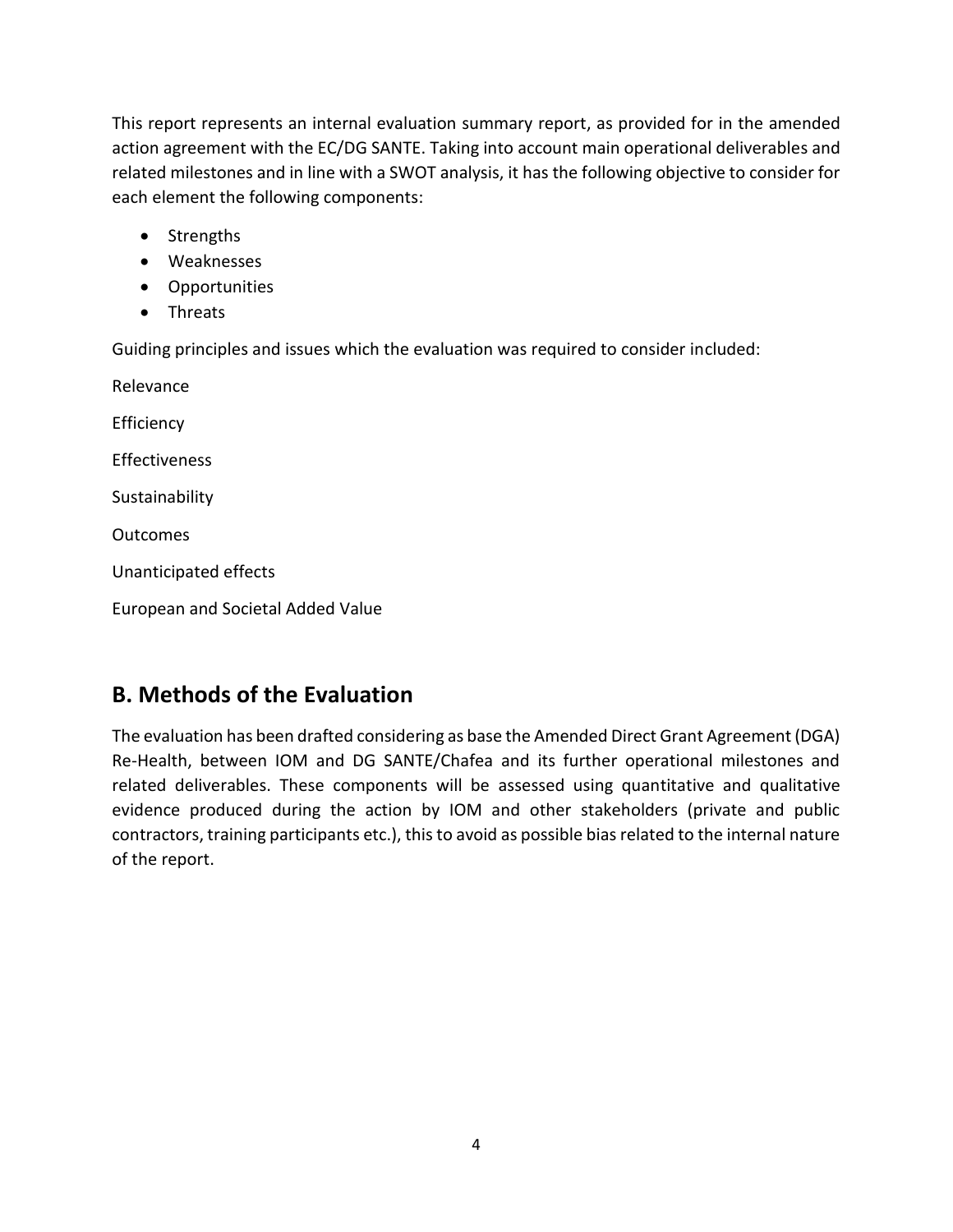# **C. Deliverables of RE-HEALTH**

### **D-1: Technical and financial report to CHAFEA/European Commission**

Submitted to Chafea as per calendar. Feedback will be provided by the donor.

# **D-2: Project visibility materials (poster, banners, website, and stationery) have been provided**

- Project visibility materials designed and produced and have been made available to Chafea in the final report.
- Project website online:<http://re-health.eea.iom.int/>
- News & press releases have been consistently listed in the website in the news section: [http://re-health.eea.iom.int/news\\_events](http://re-health.eea.iom.int/news_events)
- Final dissemination event took place on May 15, representative from Chafea and DG SANTE directly related to the action and in charge of the field of Health Migration attended the event as well as involved Member States and key stakeholders. A detailed note on the event is available (C-Annex I)
- Final public report has been shared with Chafea as per contractual expectations.

#### **Strengths:**

- IOM was able to produce the visibility material partially thanks to the use of a contractor, hence the quality of the work was in high definition and aligned with the message IOM wanted to share with it.
- During the implementation and dissemination activities IOM received in different occasions verbally and in written (i.e. by email during the collaboration with UNFPA) extremely positive feedback on the likability of the visuals.
- The website has been as per email exchanges number within which was listed: over 100 a powerful tool of dissemination and information on the action for future partners and wider audience. Together with the previously developed (before the action) link of the Handbook for Health Professionals and the paper PHR:
- The Personal Health Record (PHR) is available in [EN/AR](http://ec.europa.eu/dgs/health_food-safety/docs/personal_health_record_english.pdf) The Handbook for Health Professionals is available in 9 European languages - [BG,](http://ec.europa.eu/dgs/health_food-safety/docs/personal_health_handbook_bg.pdf) [DE,](http://ec.europa.eu/dgs/health_food-safety/docs/personal_health_handbook_de.pdf) [EL,](http://ec.europa.eu/dgs/health_food-safety/docs/personal_health_record_greek.pdf) [FR,](http://ec.europa.eu/dgs/health_food-safety/docs/personal_health_handbook_fr.pdf) [HR,](http://ec.europa.eu/dgs/health_food-safety/docs/personal_health_handbook_hr.pdf) [HU,](http://ec.europa.eu/dgs/health_food-safety/docs/personal_health_handbook_hu.pdf) [IT,](http://ec.europa.eu/dgs/health_food-safety/docs/personal_health_handbook_it.pdf) [RO](http://ec.europa.eu/dgs/health_food-safety/docs/personal_health_handbook_ro.pdf) an[d SL](http://ec.europa.eu/dgs/health_food-safety/docs/personal_health_handbook_sl.pdf)
- Further to the dissemination via email of the website link and the above material a limited number of question followed, which allowed IOM to act effectively.
- The final event was also widely disseminated through the communication channels and ensured the participation of 65 individuals from EC, NGOs, Member States and other civil society representatives. Evidence of the success of the event and action is that besides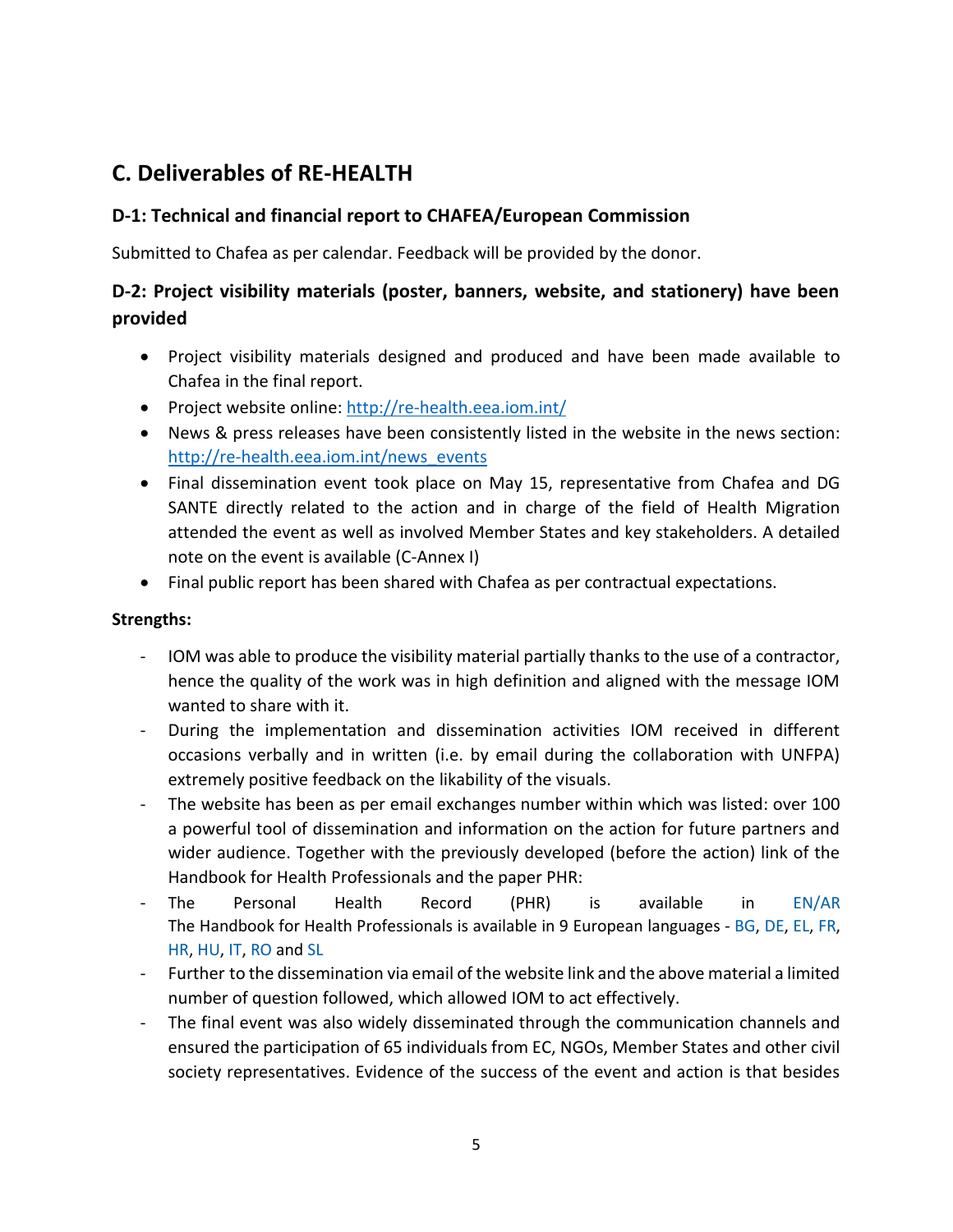retaining the commitment to join the further action RE-HEALTH  $^2$  it ensured the formal commitment of two new countries: Serbia and Cyprus.

- Dissemination thanks to the visibility tools was also promoted via IOM and IOM MHD twitter and Facebook with over 20 communications in place related to events and specific actions at European level and in country ( Via HQ, EU and IOM Missions accounts : i.e. <https://twitter.com/search?q=Re-health&src=typd> and <https://www.facebook.com/IOM/> ).
- As well as in a wide number of conferences as included in main final report.

### **Weaknesses**

- The website did not have the option to verify the number of users.
- The budget line for this and other visibility actions was quite limited.
- Overall communication within projects has an implementation span which is limited and cannot be institutionalized, especially when the action RE-HEALTH communication was set up the project implementer did not have a sense of how the action will have developed and especially that a second grant for further development was going to be made available.
- Limited budget also did not allow to ensure that a wide number of stakeholders could attend the final event from outside Brussels, disseminating mostly among civil society actors at Brussels level.

# **Opportunities**

- The limited budget in the line for dissemination ensured that key resources have been attributed to actions which directly improved the ultimate beneficiaries of the actions, the migrants, at field level.
- The establishment of communication channels and the development of part of the dissemination materials in house, i.e. website allowed expanding the activities within the limited budget and strengthening in house capacity  $[PR1]$
- It exposed IOM MHD to a wide variety of media outlets increasing the number of interviews on the subject directly requested to IOM MHD RO. i.e. [http://www.dw.com/en/world-health-summit-eu-migrant-policy-a-contradiction](http://www.dw.com/en/world-health-summit-eu-migrant-policy-a-contradiction-creating-mental-uncertainty/a-35986019)[creating-mental-uncertainty/a-35986019](http://www.dw.com/en/world-health-summit-eu-migrant-policy-a-contradiction-creating-mental-uncertainty/a-35986019)
- Overall the dissemination tools supported Re-Health actions also allowing to elucidate issues and facts on migration health and e-health. Evidence is in the continuous interest in the action by media outlets.
- Beside and thanks to the action the topic of migration health and its core concepts has been included and widely disseminated in relevant internet pages included the EC itself.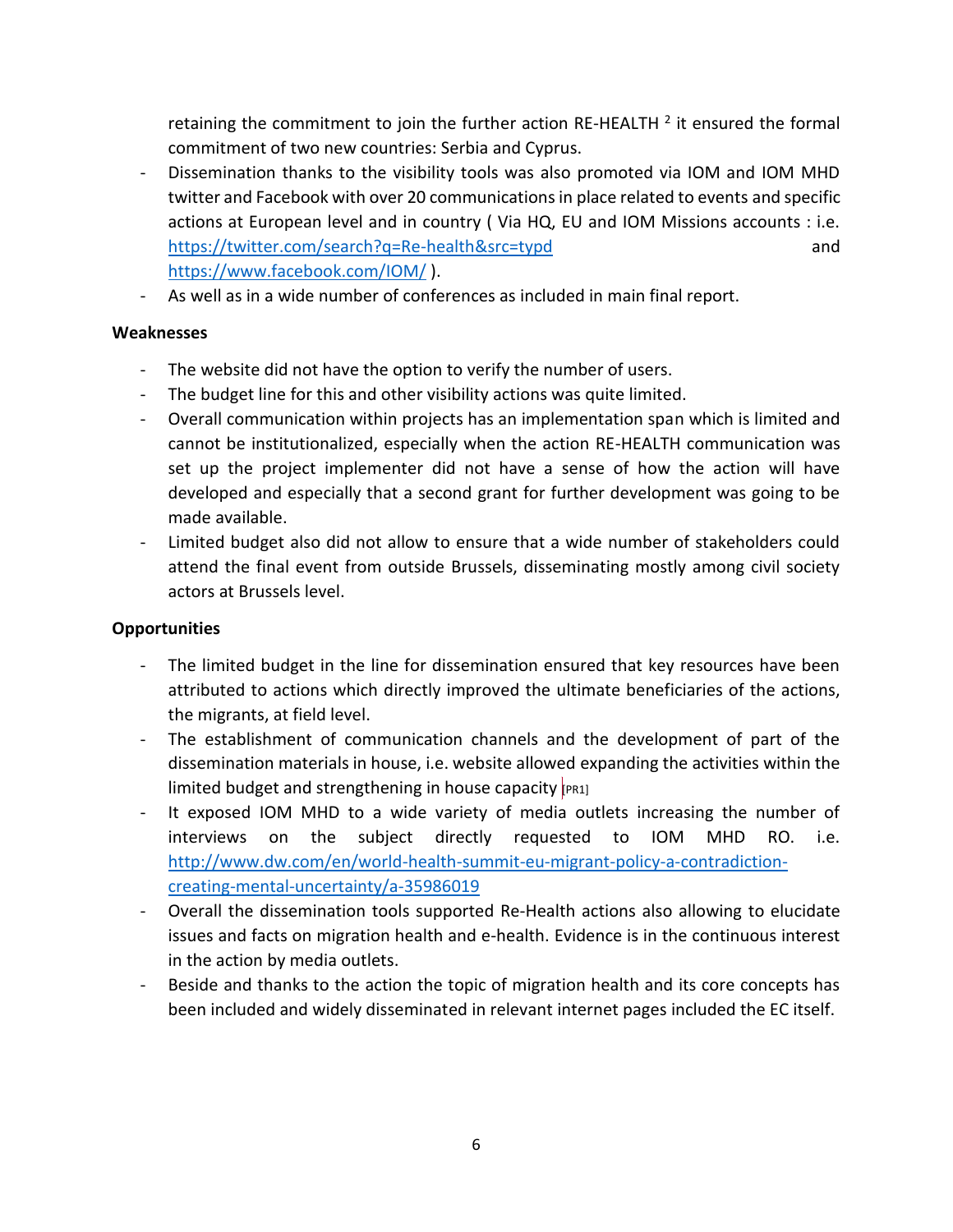#### **Threats:**

- Dissemination activities if not continuously monitored and promoted by IOM can give room to false communications and believes which IOM continuously approached and dismissed, also thanks to the support received by the Chafea and DG SANTE involved officers.
- Limited budget did not allow an ideal extensive dissemination campaign, due also to the innovative nature of the action, the so called "emergency" frame under which was developed and the constantly changing scenario, funds were also allocated to other milestones.

# **D-3: Final public report and D-4: Internal evaluation report**

Have also been submitted to Chafea as per calendar.

# **D-5: Summary account**

- Exploratory missions, including LSCs and visit to pre-selected implementation sites
- Summary account

IOM MHD RO continuously reported to Chafea/DG SANTE through a different series of means: bilateral meetings, conference calls, and within the 4 Interco-ordination meetings organized by Chafea which also took place under different settings.

A summary of the overall communications and exploratory missions for Croatia can be found in Annex C-II, Italy Annex C-III, Greece Annex C-IV, and Slovenia Annex C-V.

The related section for the development, implementation and update of the e-PHR and its data set will be also analyzed under the specific deliverables. However continuous summary account has been given to Chafea and DG SANTE in that regard.

Outside the scope and milestones of the DGA, but as per informal further to the signature agreement with the donor, IOM became the focal point for the implementation of the Personal Health Record (PHR), tool which has been implemented in different ways in other four action also supported under the Third Health Program, WP 2016-2017:

- $\degree$  EUR-Human (EURopean Refugees Human Movement and Advisory Network)
- 8 NGOs in 11 countries (8 NGOs for migrants/refugees' health in 11 countries)
- <sup>o</sup> CARE (Common Approach for Refugees and other migrants' health)
- <sup>o</sup> SH-CAPAC (Supporting health coordination, assessment, planning, and access to health care and capacity building in Member States under particular migratory pressure

A series of meetings and email exchanges took place among IOM and the Projects' Coordinators, as well representatives at National level involved in the action.

# **Strengths:**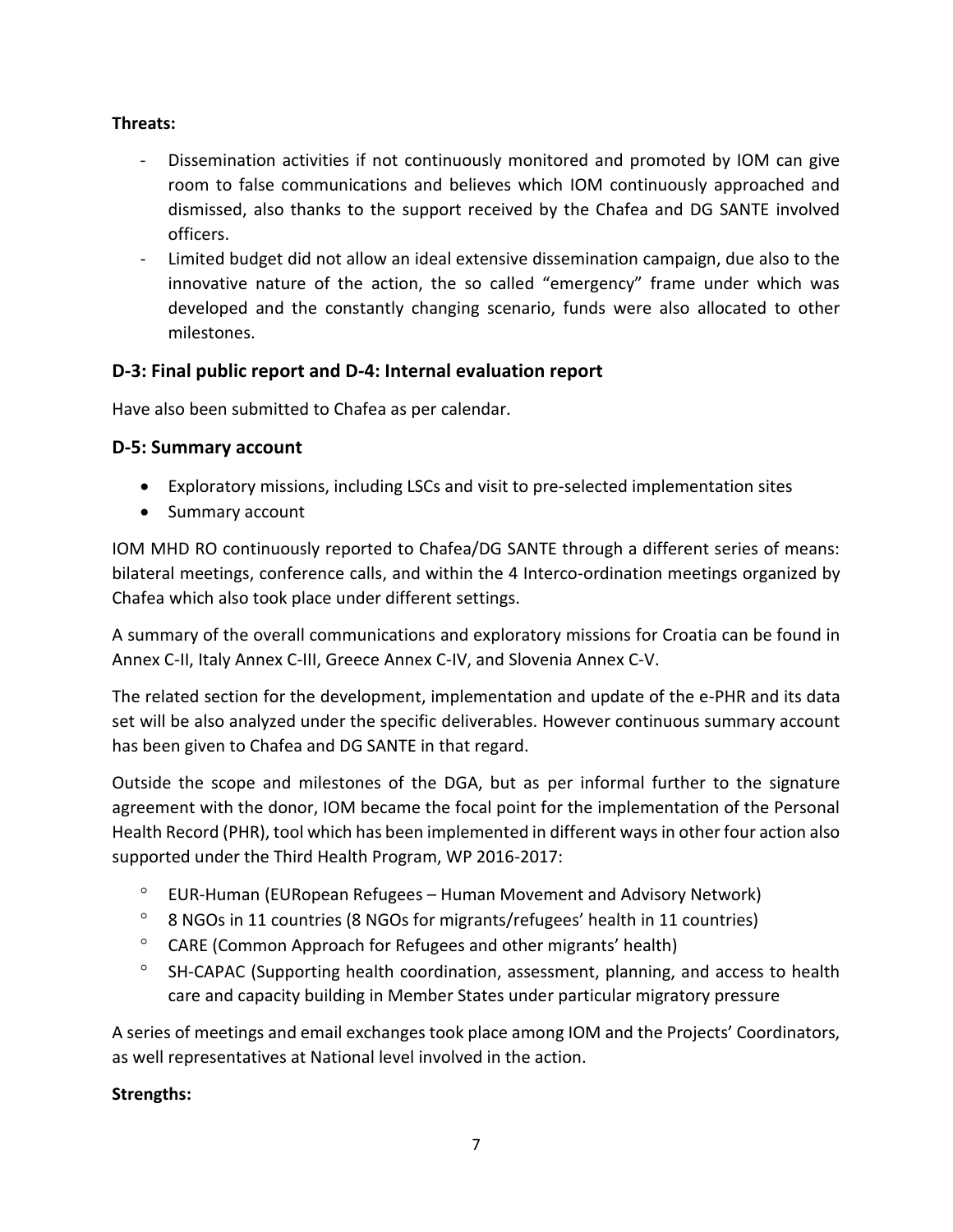- IOM has been able to consistently report to the EC/Chafea and to follow up to ad hoc requested in brief time.
- IOM Missions have been extremely helpful in providing feedback on the actual field developments which have been numerous during the brief time of the action. I.e. changes at border level (open and closed), numbers and needs assessed through continuous field visits and technical advisory to national authorities.
- IOM expertise in the field of e-health and management of migration health data has been extremely helpful also in the set up and development of actions at ground level.
- The extended collaboration in place between IOM MHD RO and DG SANTE/Chafea extremely facilitated a fluid collaboration.
- IOM MHD within the action facilitated the implementation of the PHR for other four consortia
- Avoided overlapping in the four actions and facilitated synergies
- Provided Technical advisory where requested, editing documents, Ppt and ensuring that that reporting took place in the frame of the PHR implementation.
- SH-CAPAC included the PHR in his training package.
- The number of implementation countries and sites has been overachieved and reporting has been also affected by it. However this increased effectiveness and relevance of the action, producing more e-PHR, assisting more migrants and consequently allowing IOM to submit more evidence.

#### **Weaknesses**

- A more extensive and elaborate reporting was expected before amendment, the extreme and continuous changing situation at ground level, the limited staff resources engaged in direct support, did not allow a more extensive format.
- Only MdM reported on the use of the PHR on the field. The consortia CARE and EUR-Human did not provide any quantitative evidence. If not some qualitative notification.
- Communication and coordination with the other consortia took some time to be established as not listed in any official frame. Use of the PHR was as per Agreement.
- Misbeliefs and lack of knowledge by different actors involved of the validation mechanism within the European Union, i.e. Health Security Committee, Third Health Program etc. promoted some difficulties in the communication, which requested extensive engagement of project staff to address the matters, rather than focusing on the action itself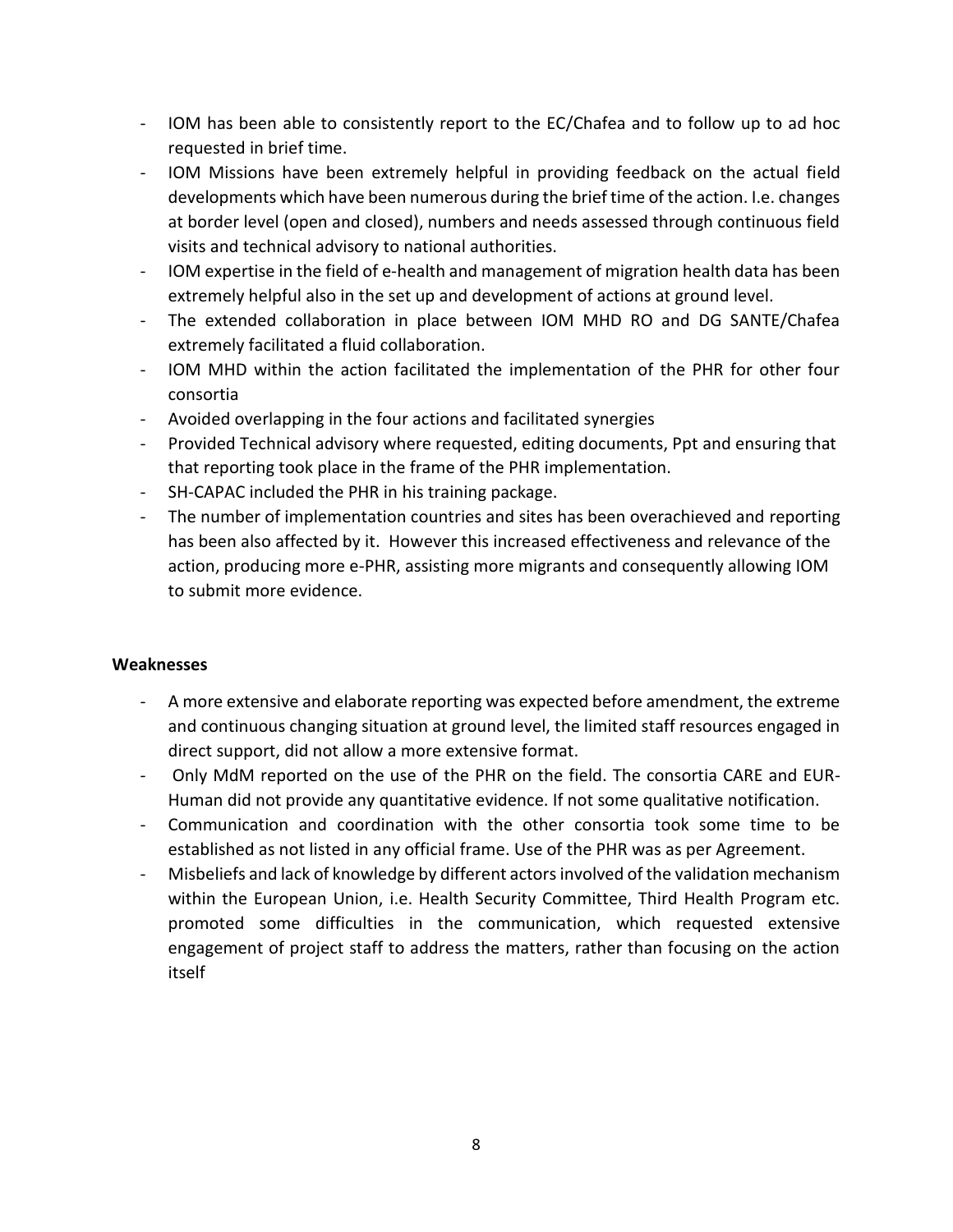#### **Opportunities**

- Thanks to the support received by Chafea and DG SANTE coordination ensured the establishment of broader stakeholders' consultations, within and not only through the National Consultation Committees (NCCs) and other meetings at national level as per attachments C II, III, IV, V.
- This experience in reporting served as base for further reporting within new actions. As it involved a wide number of actors (National Country Coordinator, NFPs at MoH and MoI level, Universities, other NGOs etc.), which due to political instability in some countries changed along the action as well.

#### **Threats**

- Reporting indirectly and overall implementation have been affected by continuous political change especially for countries as Greece and Croatia, which during the action experienced changes in leadership.
- Reporting with a short notice can lead to un-accurate sharing due to time constraint and misunderstanding.

# **D-6: PHR Feasibility report**

### **Feasibility Report (FS)**

An independent contractor was recruited via public tender to perform the feasibility study in line with the IOM recruitment standards, Terms of Reference (ToR) as per Annex C-VI. The methodology of the study was discussed with the contractor and the donor to ensure as much feedback as possible and reach out through both ultimate beneficiaries and implementers within the action, in quantitative and qualitative manner across the country. The stated objective of the FS was to assess the acceptability, feasibility, impact and transferability of the introduction of the e-PHR.

#### **Strength:**

- As per initial proposal the feasibility study was limited to two countries, further to the changes on the ground and as per exchange with the contractor it was expanded to all the four implementation countries.
- The study allowed for the collection of anonymous direct feedback from user and migrants as well as provided an independent and external view on the topic
- Results were extremely positive and reinforced the positive feedback received by local national counterparts.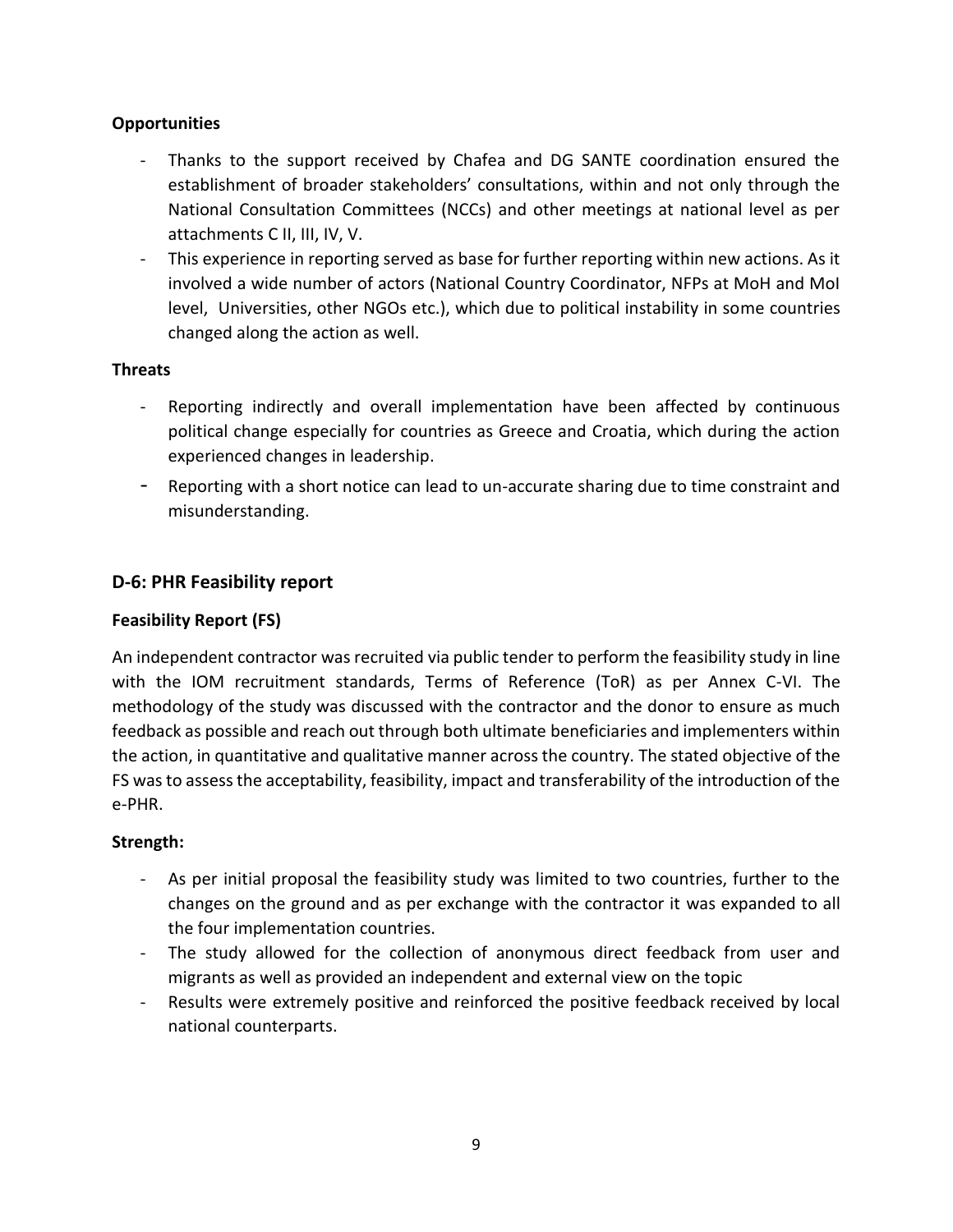#### **Weaknesses:**

- Budget did not allow for an additional retroactive study on the exploratory phase,, which would have also been useful in retrospect I to include reflections on the lengthy process, which reflected some commonalities across countries, to obtain the commitment from Member States specific to the action and usage of the e-PHR at field level.
- The very short piloting time of the e-PHR on the ground lead to respectively limited feedback on the platform in terms of established users, and also short time frame for the study completion

#### **Opportunities**

- To reach, once disseminated, in an independent way the public that is interested or skeptical towards the e-PHR and overall e-health.
- To confirm that the action feedback is in line with what experienced with successful ehealth tools as per evidence within literature  $1$
- The study's conclusions in terms of the achievements are a reflection on the overall Rehealth project, i.e its "external evaluation "not otherwise provisioned. But one example as to the role of health mediation, implicitly reflecting on the training and mentoring they were provided with and confirming the usefulness of the model of care provision advanced within Re-Health.

# - **Threats**

l

- The FS needs contextualization
- The study is specific to the E PHR piloting and its settings where eventually HPs presence was ensured, actual reality in reception processis that often on the ground HPs are lacking and consequently not only the e-PHR cannot be performed, but moreover migrants do not receive any type of Health Assessment (HA) as evidenced also within the action Equi-Health<sup>2</sup> and several other projects and reports since.

#### **D-7: Health promotion materials & campaign**

- Training for HPs and health mediators/interpreter to support the piloting of PHR
- Health promotion materials & campaign

The training of the HPs and health mediators included also training for Law Enforcement Officers (LEOs) on duty in the sites of implementation and senior national officers from MoH and MoI, it

<http://www.sciencedirect.com/science/article/pii/S0738399110000224>

<sup>&</sup>lt;sup>1</sup> "New directions in eHealth communication: Opportunities and challenges" Patient Education and Counseling Volume 78, Issue 3, March 2010, Pages 329-336

<sup>2</sup> <http://equi-health.eea.iom.int/>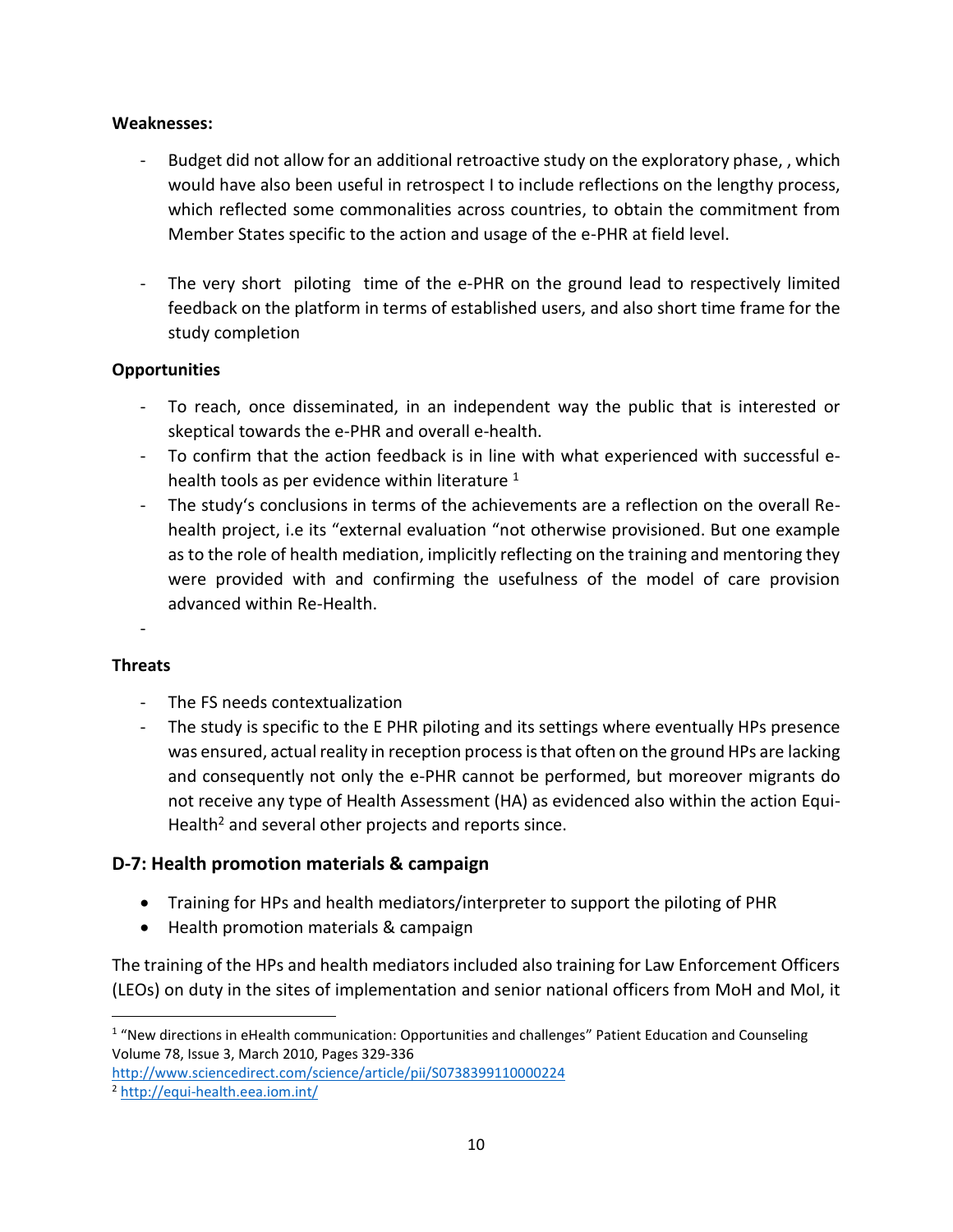synergized and coordinated with developments and needs at national level, also based on the evidence provided by the e-PHR. IOM in the frame of its health promotion activities, in line with the curricula developed within the Equi-Health action, and in collaboration with national and international trainers, developed and implemented a face to face training in health mediation.

Some examples related to the training material please see Annex IX and for evaluation and reporting in Annex X.

Participants from the four implementing countries were over 150.

In addition Building on the comparative advantage of each entity, IOM and United Nations Population Fund- UNFPA established cooperation in Greece, and piloted a project of capacity building of SRH and GBV within IOM supported programs. IOM implementing partners, health mediators, social workers and law enforcement officers were trained by UNFPA for two and a half days. Upon successful cooperation and piloting, the partnership was extended to the IOM country operations in Croatia, Slovenia and Italy. By profession, the groups were composed of medical doctors, guards/police, psychologists, social workers, health mediators and interpreters and IOM professionals. (Annex VII)

60 participants attended the training.

In addition to that Health promotion material has been distributed among participants to assist them during their activities in the health promotion component among which also the IOM "Self-Help Booklet for Men facing crisis and displacement" developed by IOM and available in Arabic, English and Slovenian and a "Psychological first aid: Guide" for field workers available in English.

Thanks to the engagement of IOM MHD with UNFPA, IOM received an in kind donation of 2000 dignity kits which have been distributed in Greece by United Nation High Commissioner for Refugees - UNHCR.

The dignity kits were specific for man and women and included some tools for personal hygiene, reproductive health and clothing. The kits were distributed in the RE-HEALTH sites in Greece and also in other location where IOM was present.

In Croatia, IOM distributed 487 hygiene kits also here tailored for man and women.

IOM also assessed the need of basic medical devices at field level and equipped medical teams with extensive provision of glows, masks, urinalysis kits, sanitary soap, as well as scales, thermometers and stethoscopes. As per final financial report.

#### **Strengths:**

- IOM training included a final evaluation which provided accountability and feedback
- Participant lists were collected for both the IOM and UNFPA trainings
- UNFPA conducted a pre and post training test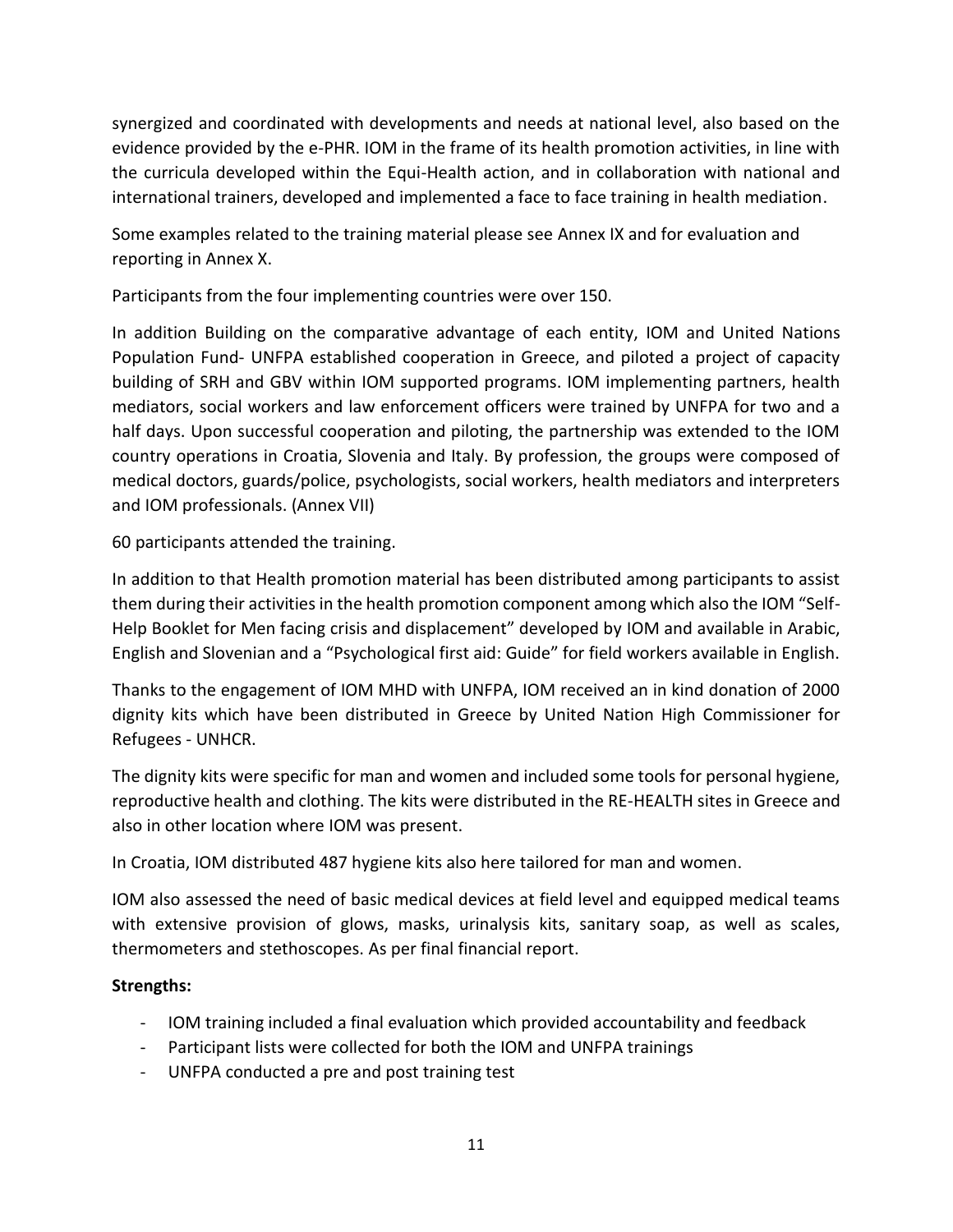- The curricula was based on the needs assessed during field visits and in close coordination with National Authorities and other partners
- Specific attention to national developments in term of response and legislation were taken into consideration and included.
- Among the trainers we involved senior representatives from MoH or National Institutes of Public Health as per agendas
- Number of participants exceeded what recommended and expected.

#### **Weaknesses:**

- As per evaluation a longer and more articulated training was suggested
- Budget was not sufficient to extend the length or repeat the training for additional participants
- Although the specifics needs and profiles of the mediators involved in the Re-health activities were well identified, only an overall idea of the profiles to be trained was available; assess properly in advance needs the was not possible within the project , when extending the training to the numerous organizations interested
- Time and E-PHR piloting priorities did not allow for extensive production of promotional material.
- Language barriers were encountered by some participants especially in Syracuse and Athens.

#### **Opportunities:**

- The action allowed to consolidate partnerships and collaborations: inter agency as well as local partnerships, namely with UNHCR in Greece and UNFPA, cooperation with MSF, MdM , ESDY, Hellenic Center for Disease Control & Prevention (KEELPNO) etc. .
- The trainings covered HPs, Mediators population that was in high need of training and prompted as done with EH a unified approach to training in health mediation.
- The training allowed national authorities to be close to the mediators and the field reality, having MSs Authorities as trainers.

#### **Threats:**

No major threat was evidenced.

# **D-8: Electronic PHR**

- Development of the E-PHR and platform
- Piloting of PHR
- Recruitment of health mediators/interpreters to support piloting of PHR

Within the action Re-Health the paper PHR was adapted and integrated in an electronic platform, along the implementation of the action it experienced 3 major updates, based on the feedback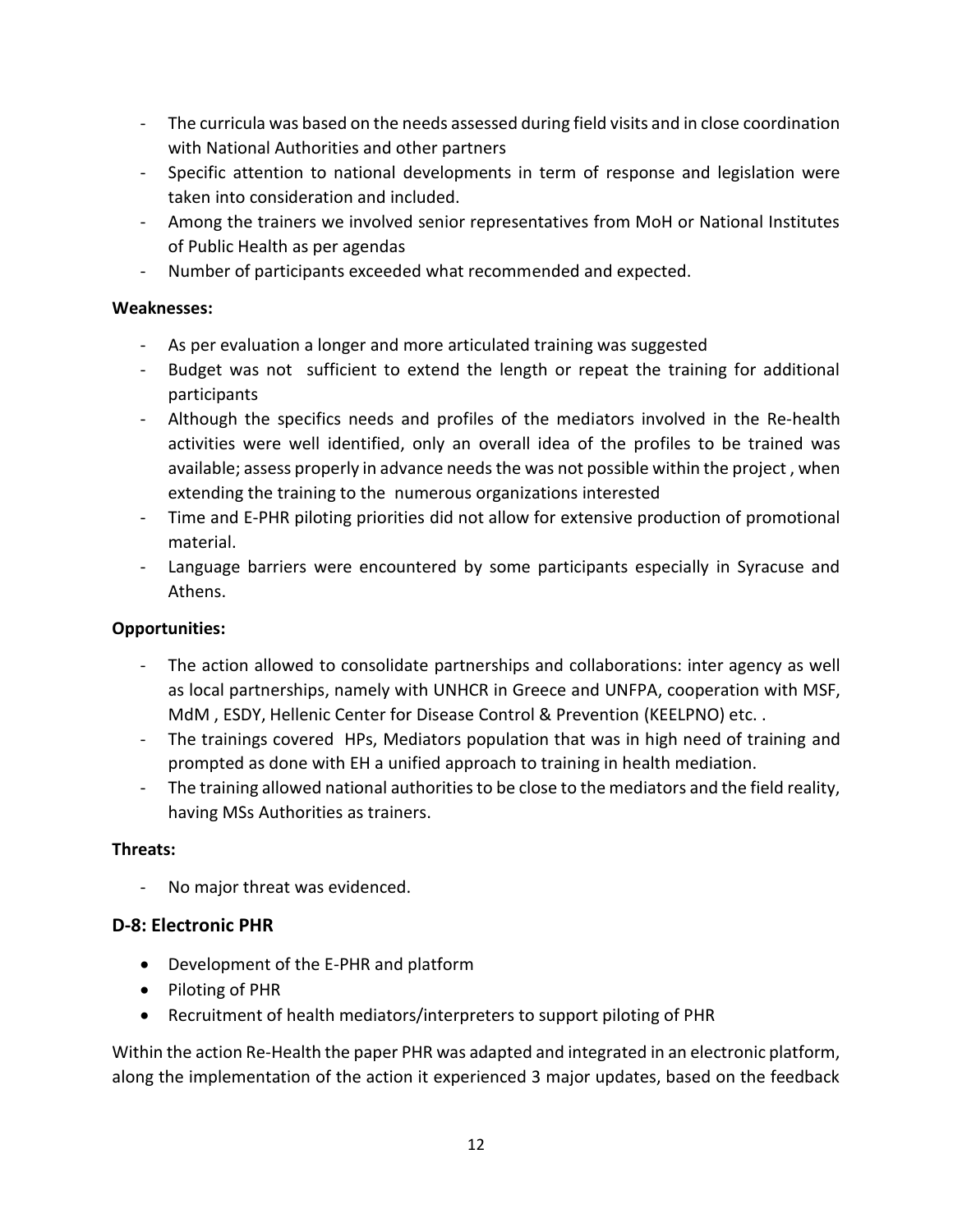received by a wide number of stakeholders. Evidence as per links for demonstration and implementation:

#### <http://rehealth.westeurope.cloudapp.azure.com/>

#### [https://ephr.eec.iom.int](https://ephr.eec.iom.int/)

Implementation on the field took place across the 4 countries in different moments depending from different environmental factors as listed above.

The recruitment of Health mediators to ensure the implementation of the PHR has been conducted in two cases through a direct partnership (service agreement) between IOM and the national authorities (Italy: local health authority, Slovenia: National Institute of Public Health), which directly implemented the action, or via IOM while supporting the national HPs, this due to administrative and legal barriers that did not allow MSs to recruit directly mediators. In this case, in parallel IOM engaged with the MS in revising possible options to ensure that health mediators could be hired under the national system.

#### **Strengths:**

- Health Mediators for the most represented languages within the specific sites served have been recruited.
- By promoting the recruitment within the national system IOM promoted a best practice and facilitated their integration and set the base for future sustainability.
- IOM assisted the MSs in considering adjusting the terms to recruit within the National System health mediators.
- The e-PHR has been built thanks to the expertise of IOM and its contractors in the field of e-health and data management.
- The coordination with the EC and the MSs specific to the national and European legislation and work done to develop the platform and comply with it.

#### **Weaknesses:**

- Limited time to develop the e-PHR and pilot on the ground.
- The e-PHR FS and overall the implementation did not allow for extensive field assessment as sites for piloting were still extremely few and numbers, however statistically relevant. Having operated on a larger scale would had ensured a broader perspective and commitment towards effectiveness and sustainability.

#### **Opportunities**:

- Fostering access to and continuity of care through the e-PHR.
- Better local management and linkages among different providers i.e. point of entry, hospitals, and reception centers.
- Safe data management and ownership of PHR for the migrant.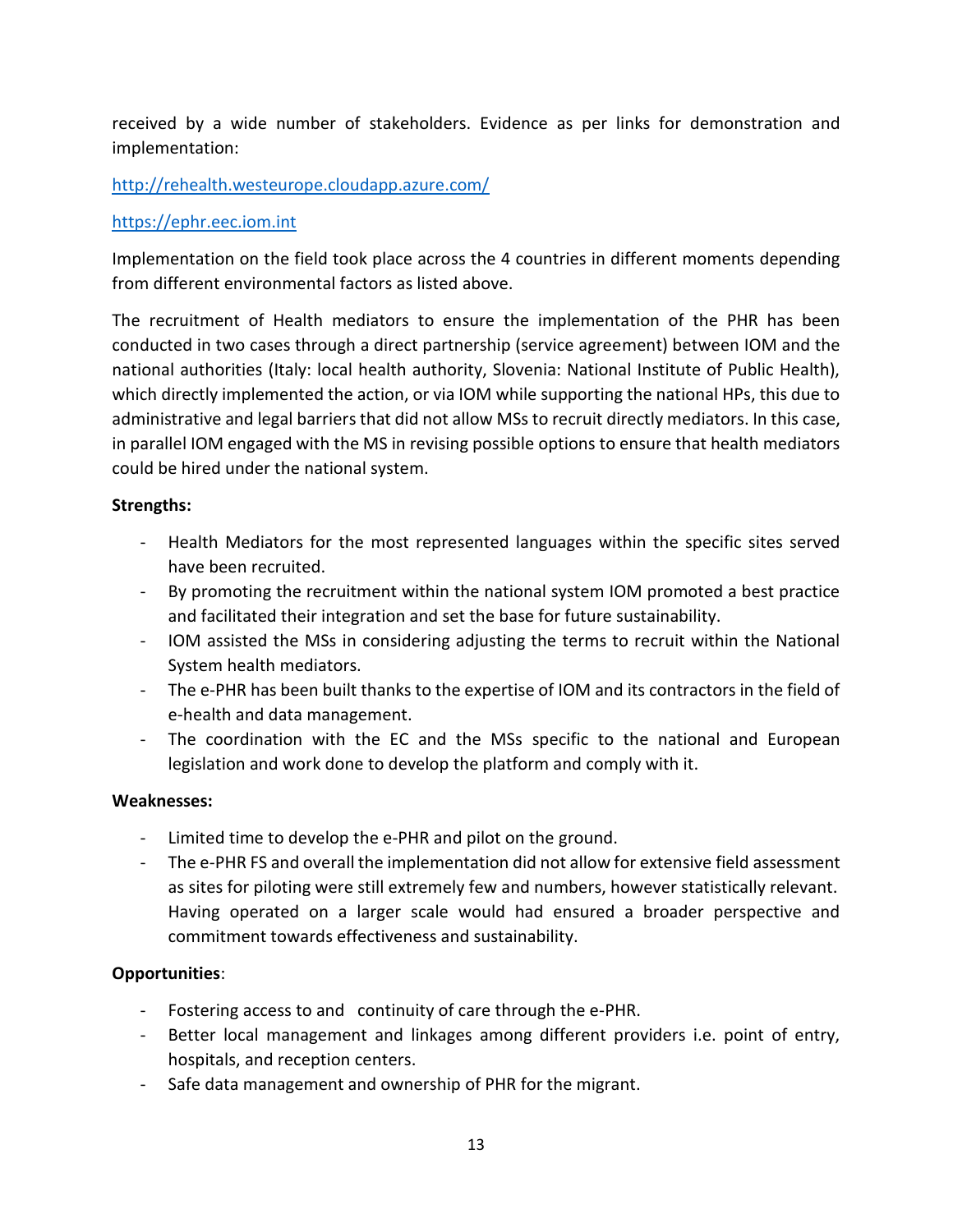- Health Promotion campaigns can be conducted systematically by professional figures that are acknowledged (health mediators) by the national health system.
- Cost effectiveness through ensured care and continuity.

#### Threats:

- Cyber security
- Unprofessional behaviors
- False myths behind the e-PHR, i.e. in pre-removal centers expedites return

# **D-9: Online platform and data sets / D-10: Training on the utilization of the PHR and data collection requirements**

- Platform/Database set up and training of users
- Regional technical meeting to present the results of the piloting of database
- Implementation of the electronic database in minimum 3 EU MS under migratory pressure

Once the paper PHR has been adopted to an online platform, the tool has been presented to a wide number of stockholders which provided initial feedback, this before the e-PHR was implemented at field level, and further to it and continuous feedback while implemented, the tool underwent 3 major upgrades. (Annex VIII)

The training for user has been implemented for all the registered users of the platform through webinar modality (Annex IX), no post-test evaluation was requested, but participants were informed that if any question or need for further training was needed, the IOM mission was available to support. No further follow up have been recorded from the missions and the data collection started in a proficient way. All the users have been also provided with a user manual developed by IOM (Annex X). As per feasibility study the likability of the tool is quite high.

Data sets are available to the donor as per Annex XI and evidence the major medical trends among the migrant population served with the e-PHR.

#### **Strengths:**

- Once the platform has been set up the maintenance costs are minimal
- The online training modality can reach users across Europe and can train simultaneously big groups.
- The platform does not require a specific software, is fully operational on desktops, laptops, tablets and is accessible through an URL link
- The tool is extremely intuitive and very few fields are mandatory

#### **Weaknesses:**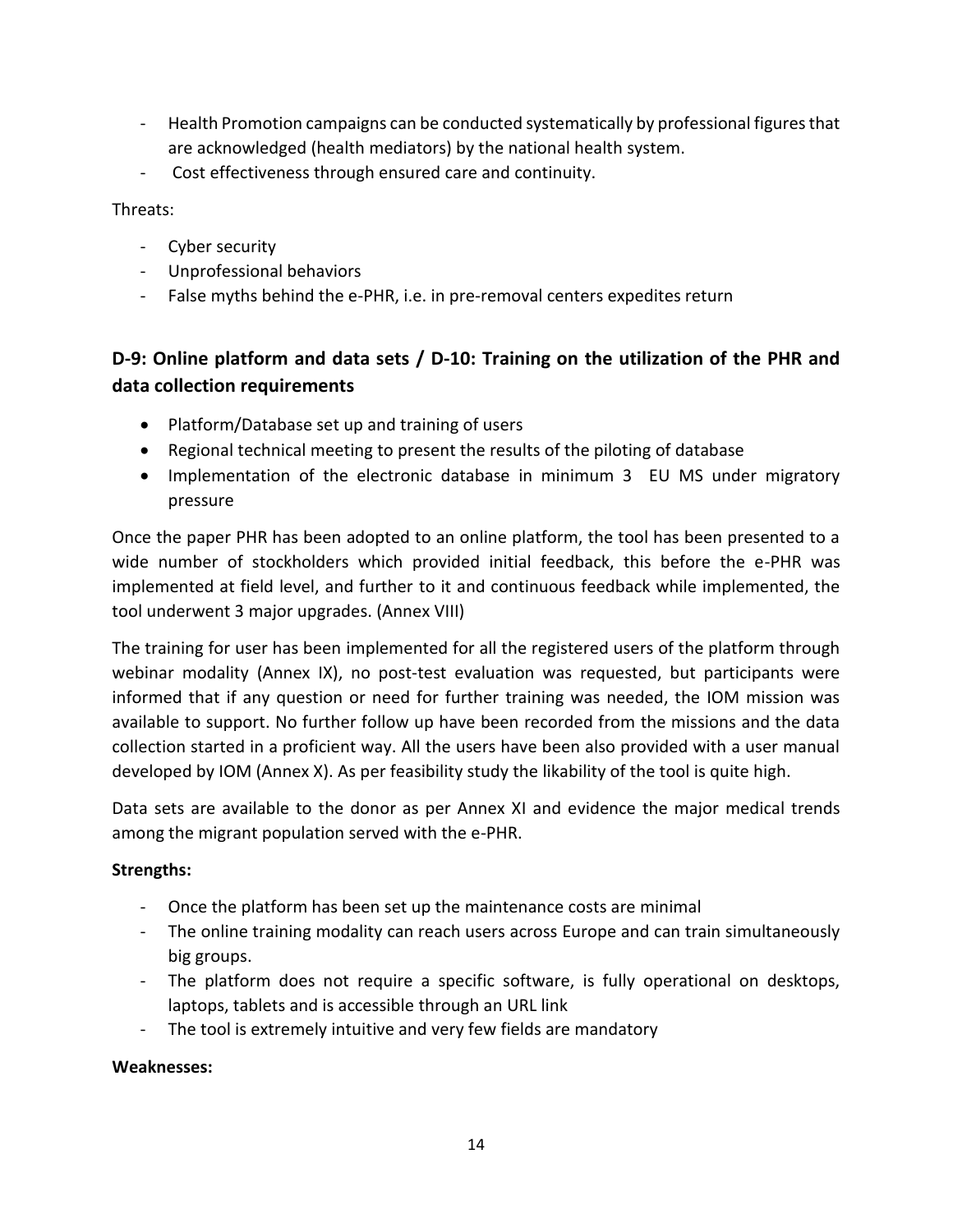- All the commissioned updates for the platform were not delivered by the contractor as per agreement, due to a series of bugs, which did not allow progress i.e. off-line mode
- This delay did not ensure full usage of all the funds allocated within the action for the platform upgrade.
- The platform language is English, all the member states in the action acknowledged that having access to it in their national language will facilitate the HPs.
- At this point internet was needed to use the tool, while in some setting there was no wifi available and the issue was temporarily solved with USB keys.

#### **Opportunities:**

- The platform is designed to become fully interoperable with national systems, where present.
- At the moment in the sites where the action was piloted no e-health system was identified.
- The platform does not intend to substitute the future national e-health system, rather to fill a gap in provision.

### **Threats:**

- If the tool is not widely or consistently disseminated duplication of similar actions at local level may jeopardize the work and commitment of the MSs.
- Despite having a medical record on file for the migrant, MSs may decide not to take further action in providing adequate care, as the national legislation may only ensure emergency care.

# **D. Conclusions**

The consolidated need of standardized health assessment and secure data collection; the appreciation that the e-PHR received by both users and beneficiary at field level; the best practices in migrant health governance which the action RE-HEALTH provided, they all represent evidence of the positive impact and perception towards the action and its operational deliverables.

The time spam and the resources available did not allow IOM to extensively pilot the action, however in coordination with other organizations and consortia IOM strived to ensure the best usage of resources and human capital in a constantly changing environment at political and often field level. The coordination with the EC and Chafea, deeply facilitated this work.